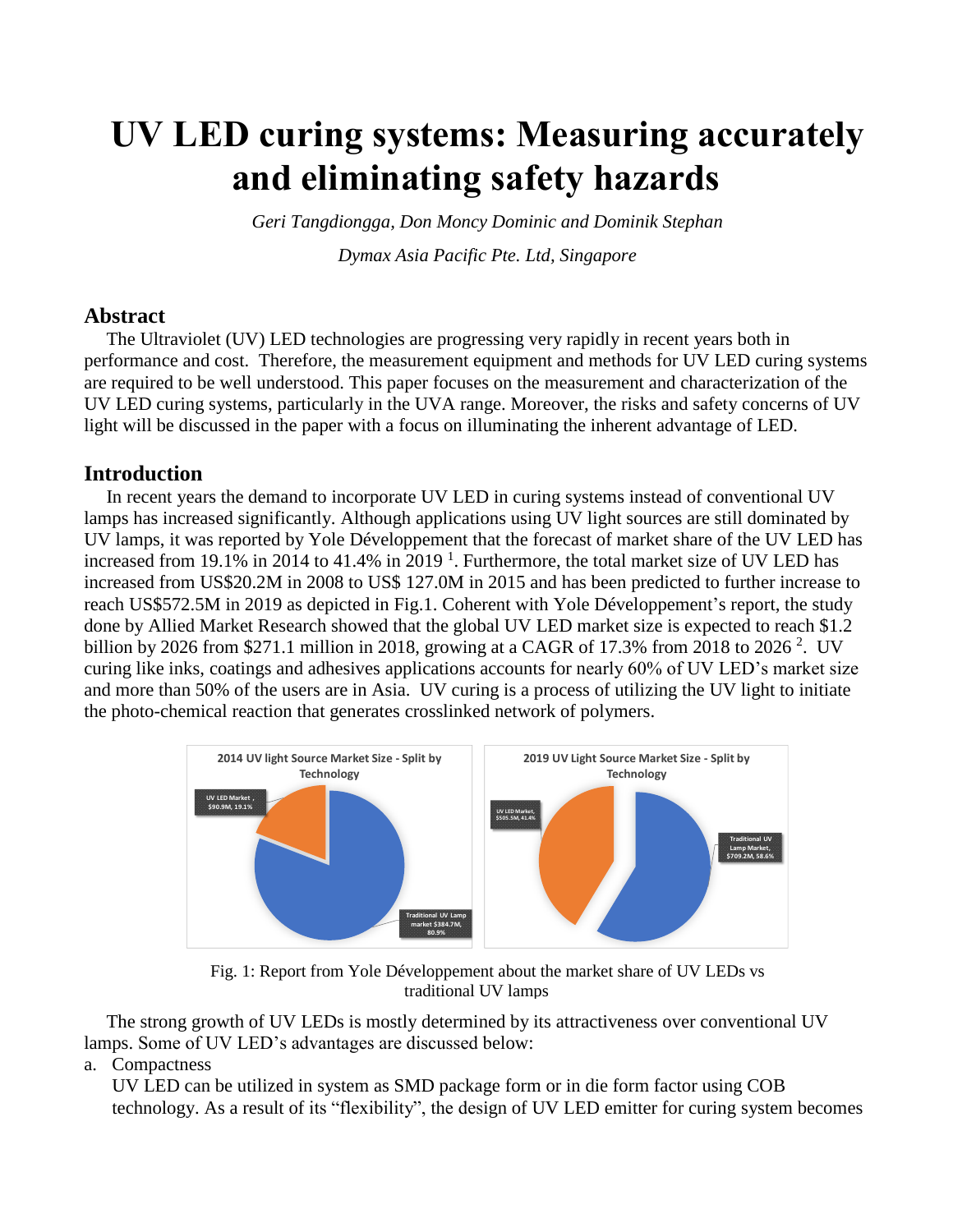compact. Different types of curing system such as flood, spot or modular system can be designed. This flexibility is difficult to realize if the curing system utilizes traditional UV lamps. For example, an end-of wand spot based UV curing system: UV lamp based UV curing system needs long lightguide to divert the light into the spot making the system looks bulky, while the UV LED based curing system can be designed in such a way using only an aspheric lens to converge the light resulting in a simple and compact design with higher efficiency light output.

b. Longer product lifetime

Typical lifetime of conventional UV lamps is about 2000 hours while the UV LED's life is usually reported to be in the range 20000 hours<sup>3</sup>. Typically, UV LED manufactures follow the test standards (LM-80 and TM-21) that are applied to the visible wavelength LEDs to determine the lifetime. The lifetime of the UV LED is defined as the number of operating hours until the degradation of output light reaches the defined level, noted as  $L<sub>p</sub>$  where p is the percentage of the initial output power. In visible LED, L<sup>70</sup> is commonly used to determine the lifetime of LED. Higher lifetime of the light source in the system is beneficial for end-user because of its longer replacement cycle, less downtime for the system and it also provides stability overtime. Lifetime can be extended if the UV LED system is operated under intermittent mode Furthermore, the lifetime of the light source depends highly on the driving current and device and environment temperature. Currently, the technology of UV LEDs in UVA region is more advanced and mature compared to UV LEDs operated in the UVB and UVC region. When the UV LED is integrated into the system, for instance emitter and curing system, the lifetime of other parts must also be considered. Therefore, the rated lifetime of the UV LED systems such as UV light curing systems will be shorter at UV LED package level compared to system level. Hence, the actual lifetime should be determined as use-condition in the application. However, the root cause of the system's failure is often due to the environment, the auxiliary system design<sup>4</sup> and the possibility that the end-user does not follow the system's installation requirement.

### c. Environment friendly (i.e O-zone and mercury free)

The UV lamp's emission spectrum shows multiple peaks spreading from UVC to the visible spectrum. At the short wavelength which is typically from 160-240nm, the UV light can convert the oxygen into O-zone  $(O_3)$ . The produced O-zone can be a health issue if it is inhaled for prolonged period. Therefore, it is suggested that the ventilation system surrounding the process should be setup properly to reduce the risk. Furthermore, some conventional UV curing systems use mercury based UV lamp for the emitter. Mercury contamination can occur if the UV lamp is broken. Hence, there will be a safety instruction necessary to handle the breakage of mercury based UV lamps. UV LED's emission only has a single peak with the typical bandwidth of 9-15nm which can be selected, thus entirely avoiding the wavelength ranges that can produce O-zone, especially for curing applications utilizing UV light at UVA and UVB bands. Additionally, the UV LEDs are made of semiconductor material (InGaN type) which is much safer and does not contain harmful materials or complicated procedure for disposal.

On top of the above-mentioned points, there are additional benefits supporting the environmental friendliness: less electrical power consumption, no-warm up time and immediate performance availability and the ease of maintenance with less service intervals are other inherent advantages of UV LEDs.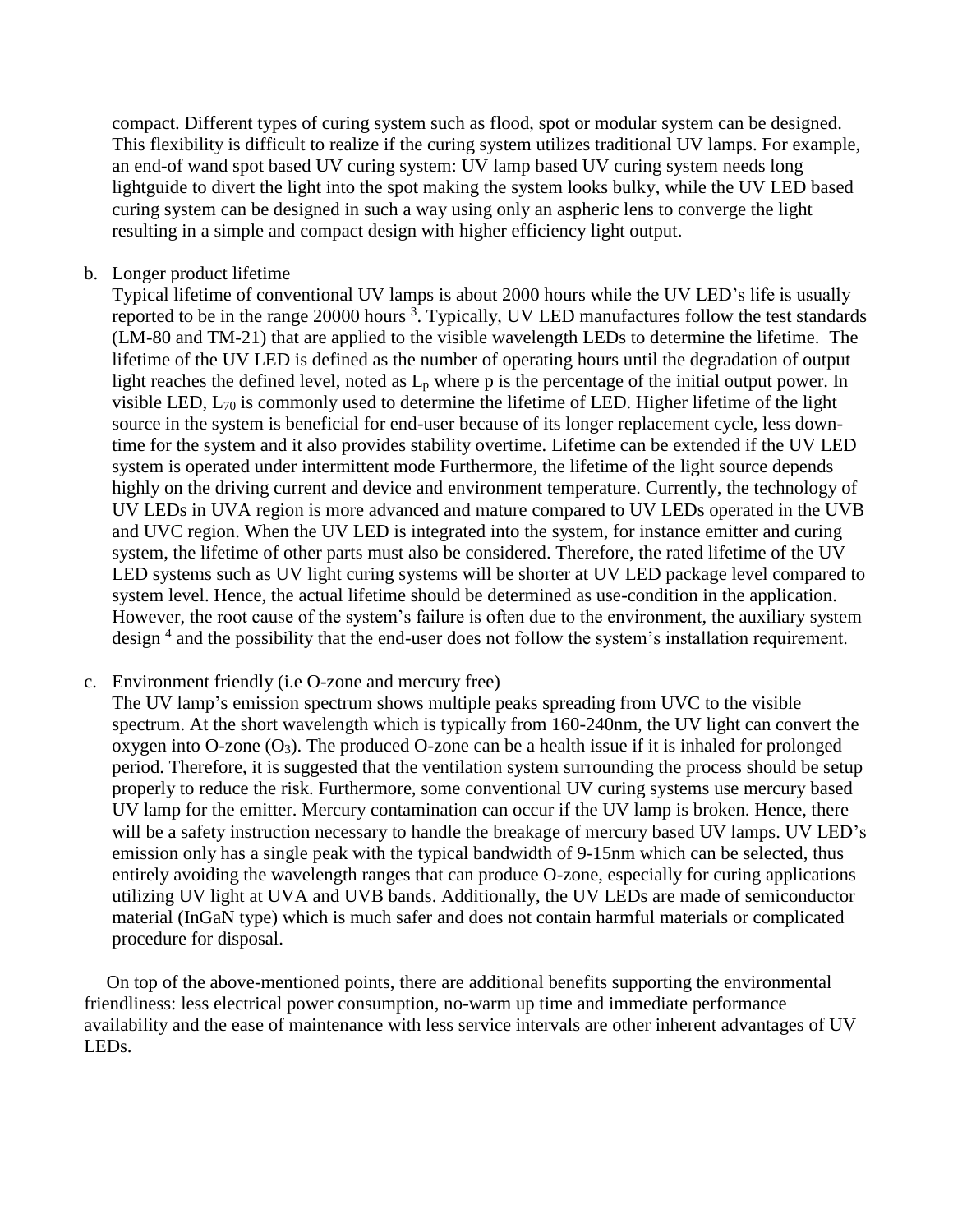With the increased demand of the UV LED for curing applications, end-users gradually shift from UV lamp based curing systems to UV LED based curing systems. While there are many advantages using UV LEDs over UV lamps in curing applications <sup>5-8</sup>, there are still some technological challenges in performance and remaining safety risks that UV curing system integrators, metrology device providers and end-users will encounter. For instance, the end-user must study and carefully match the adhesive and the UV LED system in terms of adhesive's absorption and LED's wavelength. The enduser needs to characterize the system by evaluating peak irradiance, energy and curing time needed in order to achieve the optimized curing process.

Another key challenge involves proper measurement method of output light from the UV LED system for curing applications. With proper method and right measurement tools such as UV radiometer, the output light of the UV curing system can be measured accurately. This measurement of output light in the manufacturing line is highly recommended for production consistency. The measurement is aimed:

- a. To ensure reliable application performance
- b. To ensure repeatability and stability of the curing process
- c. As preventive measure to monitor the degradation of the curing system

Therefore, this report aims to give an overview and recommendations to the end-users of UV LED curing system such as experienced process engineers, manufacturing engineers and technicians on the performance measurement of UV LED curing system using appropriate radiometer. The report also covers the risks and safety concerns in operating UV LED curing system.

#### **UV radiation and safety concerns**

The UV radiation is a radiation in form of electromagnetic waves with wavelength range between xray and visible light (10-400nm). Sources of UV radiation can be natural like from the sun or artificial such as mercury-vapor lamps, black lights, metal-halide lamps, UV LEDs and UV lasers. Based on its wavelength range, the UV radiation can be classified into:

- a. UVA: 315-400nm
- b. UVB: 280-315nm
- c. UVC: 180-280nm
- d. Vacuum/extreme UV: 10-180nm

Although there are negative effects of UV radiation on human health and environment (O-zone creation), the UV radiation can also be beneficial for our lives <sup>9</sup>. It can be the source of Vitamin D. In industrial and medical applications, UV radiation is widely used in: curing polymers and ink, UV light in medical phototherapy treatment, forensic analysis, water disinfection, sterilization of certain viruses, horticulture lighting for optimal photosynthesis, etc.

This chapter discusses the safety of using UV light in curing application. For application in adhesive curing, it typically utilizes radiation at UVA region because majority of the polymers and ink can only be cured by UVA light due to their specific properties of the photo-initiator used in the formulations. The biggest hazard of the conventional UV lamp based system is the UV radiation from the emitter. Being exposed to excessive dose of UV radiation can be dangerous for human. UV radiation especially in UVA and UVB spectrum can lead to different types of cataract and other eye diseases, skin cancer, sunburn and accelerated skin ageing. There is also evidence that UV radiation reduces the effectiveness of the immune system <sup>8</sup>. The curing systems available in the market use conventional UV lamp as the light source and this lamp emits not only in UVA but also UVB and some visible spectrum.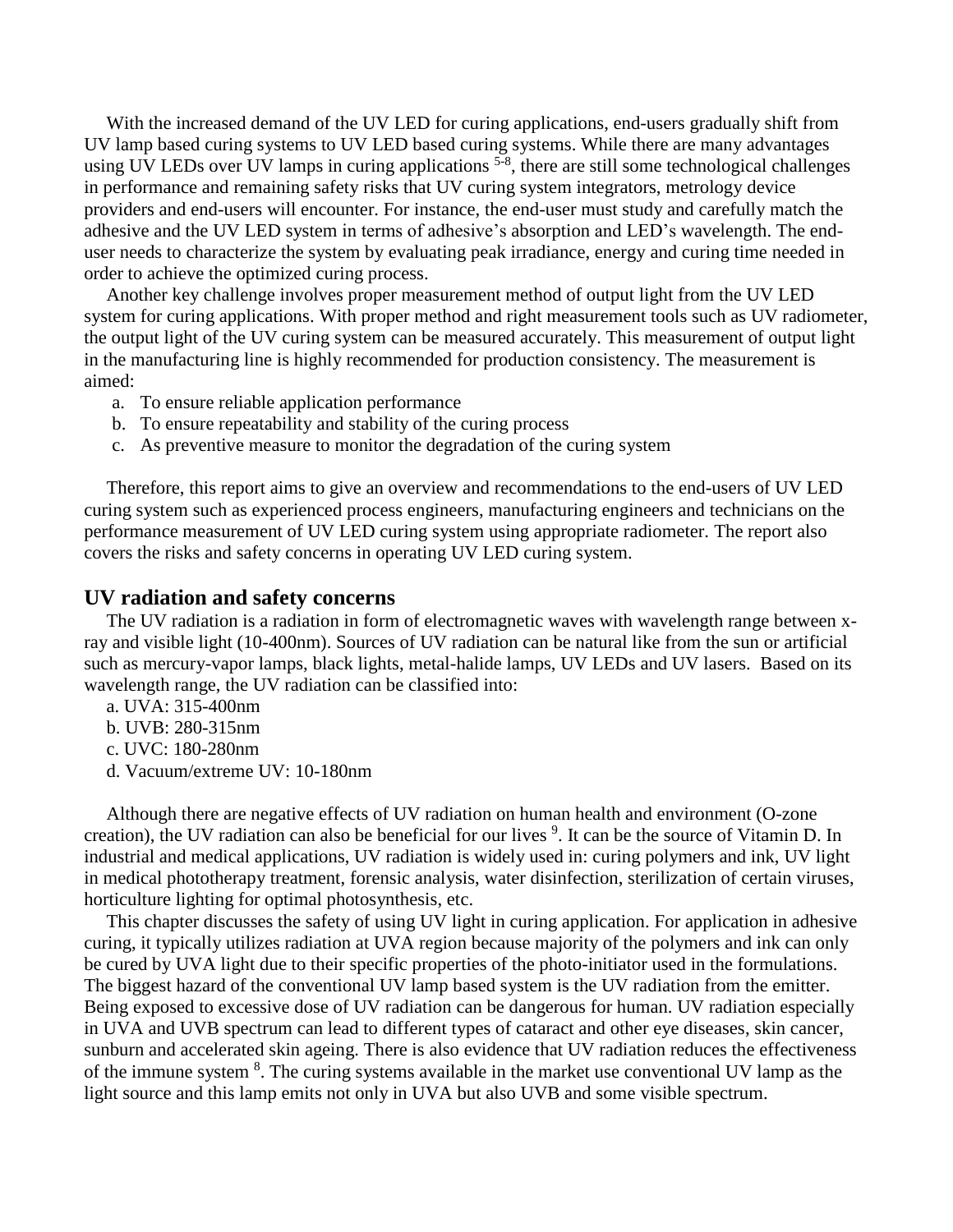However, using UV LED system is inherently safer, the emitter's wavelength is controlled in UVA region with a narrow bandwidth. Thus, from safety perspective, the risks of UV LEDs are more manageable with easy precautions.

When it comes to the maximum value of UV exposure, most authorities follow the UV exposure threshold limit values (TLVs) recommended by the American Conference of Governmental Industrial Hygienists (ACGIH). The recommended TLV value for the UVA wavelength region (315 to 400 nm) should not exceed 1.0 mW/cm<sup>2</sup> for period greater than 1000 seconds (approximately 16.7 minutes) and for exposure time less than 1000 seconds, the total energy should not exceed 1.0 J/cm<sup>2</sup>. To put it into perspective, 1 mW/cm<sup>2</sup> is the typical intensity level in a cloudless spring day in New England measured using a radiometer that is pointed directly at the sun  $10$ .

### **Effects on the eye**

UV light exposure to eyes has been associated with cataract and retinal degeneration. The cornea and intraocular lens are the most important tissues of the eye to absorb UV radiation. As reported by Walsh <sup>11</sup>, cornea absorbs the most UVB light (below 300nm) and the intraocular lens absorbs UVA light (below 370nm) as illustrated in Fig 2. It is therefore recommended to wear UV grade eye protection when operating an UV light source or in close proximity to the UV curing system. The safety eye protection must be qualified under the OSHA and ANZI Z87.1 standard. For UV radiation protection, the safety eye wear code is indicated in letter "U" followed by a number on the scale 2-6, with 6 being the lowest transmission of UV radiation through the eye wear. It is advisable to consider the following factors in choosing the appropriate safety eye protection: (1) the ability of the safety eye wear to protect against specific workplace hazards other than UV radiation, (2) provision of unrestricted vision and movement and (3) it should not interfere with or restrict the function of any other PPE the employee wears.



Fig.2: Intraocular filtering by UV radiation by ocular tissue  $10$ .

Besides safety eye wear, a protective shield can also be used as additional protection to minimize the exposure of UV light to the end-user since UV emitter in the curing machine might emit stray light even away from the application surface. The possibility that stray light can leak is high because it can arise from the light reflection on various surface materials and improper installation or design of the system. The UV protective shield can be made of black anodized or black coated metal sheets, rigid plastic films typically acrylic and polycarbonate, or flexible films such as UV blocking flexible urethane film  $^{12}$ . Plastic materials are melted at very low temperature compared to metals. Therefore, the shields which are made from acrylic or polycarbonate must be placed in sufficient distance from the light source to overcome the heat generating by UV light sources especially conventional UV lamps to avoid any form of softening,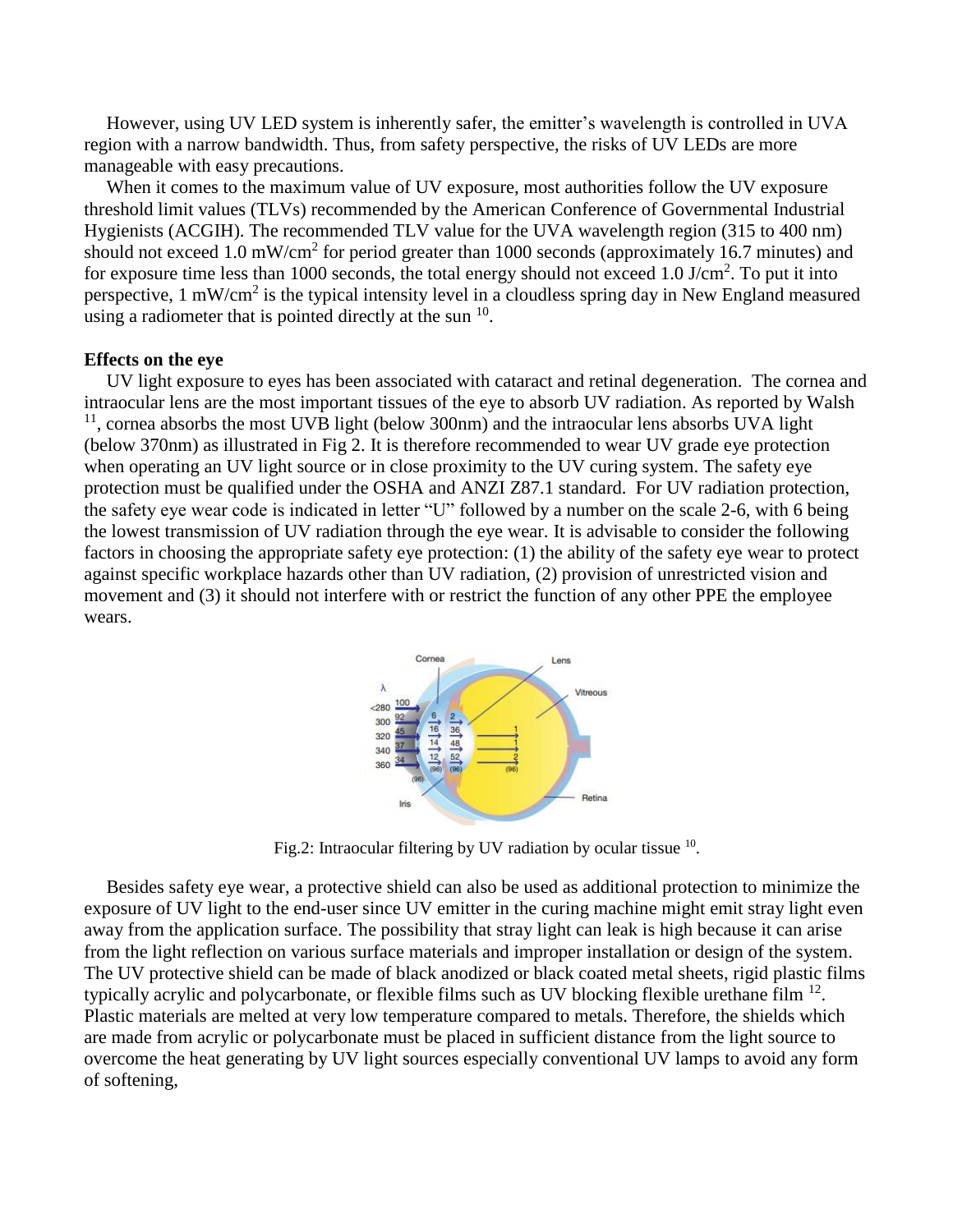#### **Effect on the skin**

The effects of UV radiation on skin can be classified into two categories namely acute which its effects appear within a few hours of exposure, and chronic effects, which are long-lasting and cumulative and may not appear for years. An acute effect of UV radiation can appear as redness of the skin called erythema or sunburn. Chronic effects include accelerated skin aging and skin cancer. Furthermore, the UVB radiation's effect in the skin tissue is associated with the skin burning which increase the likelihood of developing skin cancer  $^{13}$ . The effect of UVA radiation which penetrates deeper into the skin tissue as depicted in Fig. 3 is associated with premature skin ageing and can also lead to skin cancer.



Fig. 3: Penetration depth of UV radiation into skin tissue 14

To protect the skin from UV radiation, end-users are recommended to use appropriate gloves and coats. Gloves' materials such as nitrile, latex, or tightly woven fabric are suitable to protect the skin against large amount of UVA and UVB. Dark and shiny color can also prevent UV radiation from penetrating the skin by absorption and reflection respectively. These types of gloves have low UV transmission compared to vinyl based gloves. During the operation of UV light, wearing a long sleeve coat is recommended to ensure that the skin is not exposed to UV radiation.

To mitigate the risks of UV radiation exposure, control measures must be designed carefully to minimize exposure to eyes and skin and to prevent the (cumulative) exposure. The precautions needed depend on the risk assessment. If end-users are unsure about the quality of the safety equipment of the UV curing system, they should use a UV light meter/radiometer to measure the stray light at the location of interest. The measurement of UV light using a radiometer is discussed in next chapter.

As discussed, LED UV sources are inherently safer to operate then conventional UV light sources. However, an important element in achieving the goal of eliminating the risk of UV radiation exposure is training and awareness for end-users.

## **Guideline for measuring UV LED curing system**

The quality and consistency of the end-result in the polymerization process of an adhesive depends on many factors. One of the factors is stability and consistency of the UV light output including the radiant power and irradiance. It is therefore very important that the output light of the curing system is checked and monitored regularly to ensure its power or irradiance value is maintained at desired level over time. In this chapter, the guideline for measuring the UV curing system especially for UV LED based curing system shall be elaborated.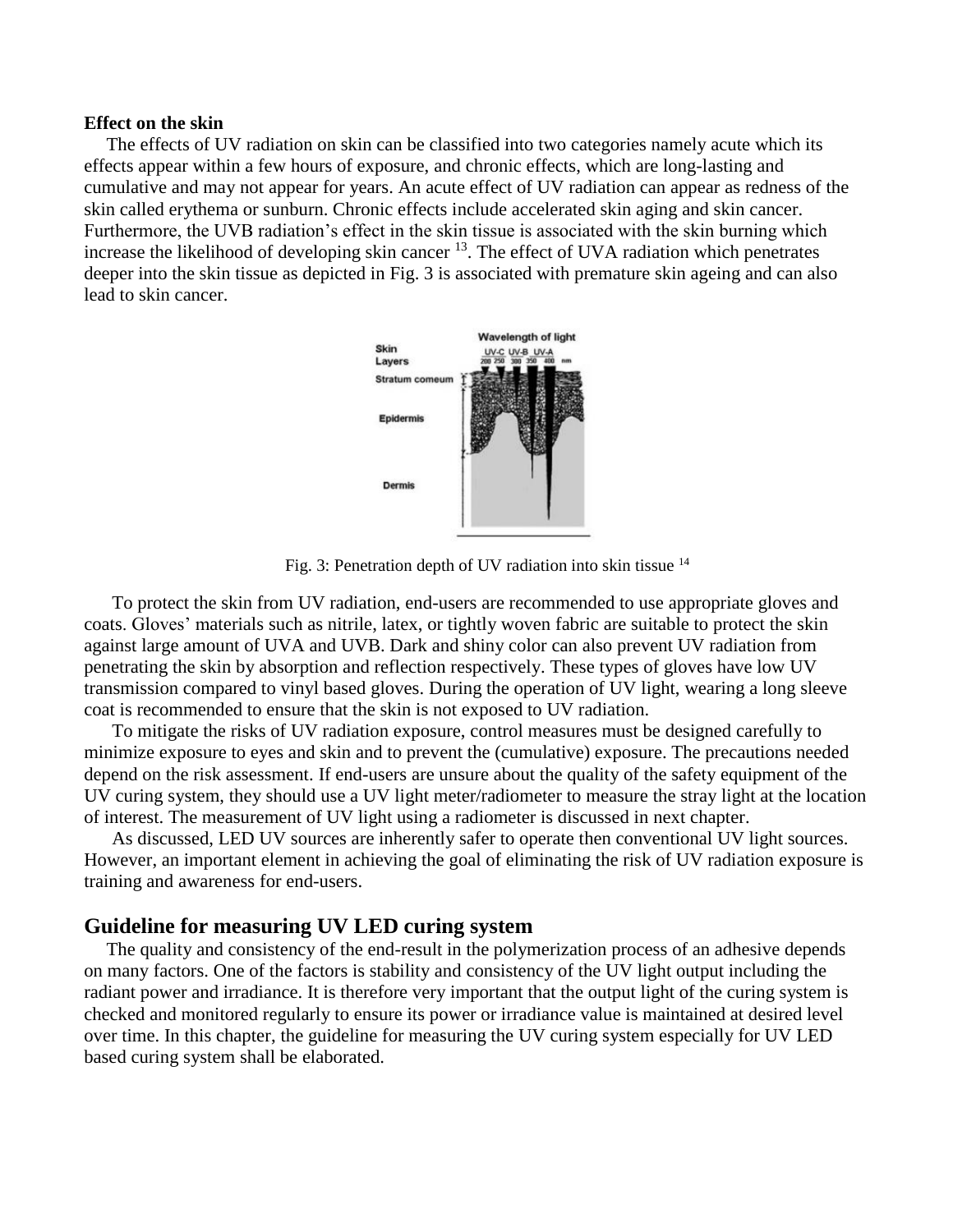## **Optical parameters of UV LED curing system**

Generally, basic optical parameters of UV LED curing systems consist of:

a. Peak wavelength

The wavelength emitted from UV LED is controlled by the selected/engineered semiconductor and doping materials <sup>15, 16</sup>. Unlike conventional UV lamps, the emission of UV LEDs has a "reasonably monochromatic" spectrum (or rather one peak) with specific peak wavelength and relatively narrow bandwidth, typically between 9-15nm, compared to visible LEDs bandwidth. A Spectrometer is required to characterize the wavelength parameters of the UV LED curing system.

## b. Peak irradiance

Irradiance is a measure for indicating the intensity of the light on a specific application surface, emitting from a UV LED. It is expressed in unit  $W/cm^2$  or  $mW/cm^2$ . Irradiance decreases exponentially with increasing distance. In the specification of UV LED curing system, peak irradiance value is used as a key parameter. Per definition, peak irradiance is the highest irradiance at a point of reference measured by a light meter or a radiometer. Datasheets of UV LED curing systems often indicate the measurement location of peak irradiance at the emitting window or at a specific distance from the emitting window. However, some datasheets do not indicate the exact measurement location in terms of distance and lateral position, for example at the center, edge or corner of the referenced area. This is resulting in confusion for the end-user and might void effective datasheet performance comparisons.

# c. Energy density

Energy density measurement is the collection of the irradiance over a specific time and is expressed in Joules per square centimeter  $(J/cm<sup>2</sup>)$ . In a conveyor system, the measurement of energy density is often used as a parameter to determine the UV cure ability. The end-user can adjust the speed of the conveyor in order to set the correct energy density while light source emits the constant intensity.

# d. Uniformity

Another important parameter is the uniformity of the UV light distributed over specified locations. Not all UV curing systems emit consistent energy across the entire curing area. Uneven light distribution can lead to poor adhesive curing quality or even non-curing and shall be well understood. Uniformity is the variation of light distribution on specified distance and area. It is measured as ratio between highest and lowest irradiance value in area of interest and expressed in percentage. To establish process uniformity end-users can adjust the measurement location during measurement and tune the UV curing system accordingly to obtain the best end-results.

Further important parameters which are not highlighted in this paper are the operating and ambient temperature. As mentioned in the earlier section, UV LEDs are temperature sensitive devices <sup>17, 18</sup>. The output power is decreased as the function of the temperature hence the lifetime of the emitter will be reduced. The UV LED curing system needs to be placed and operated based on the manufacturers instruction for the cooling mechanism in the system to operate at maximum capacity.

In the following sections, the guidelines on measuring the irradiance of UV LED curing system using radiometer are explained.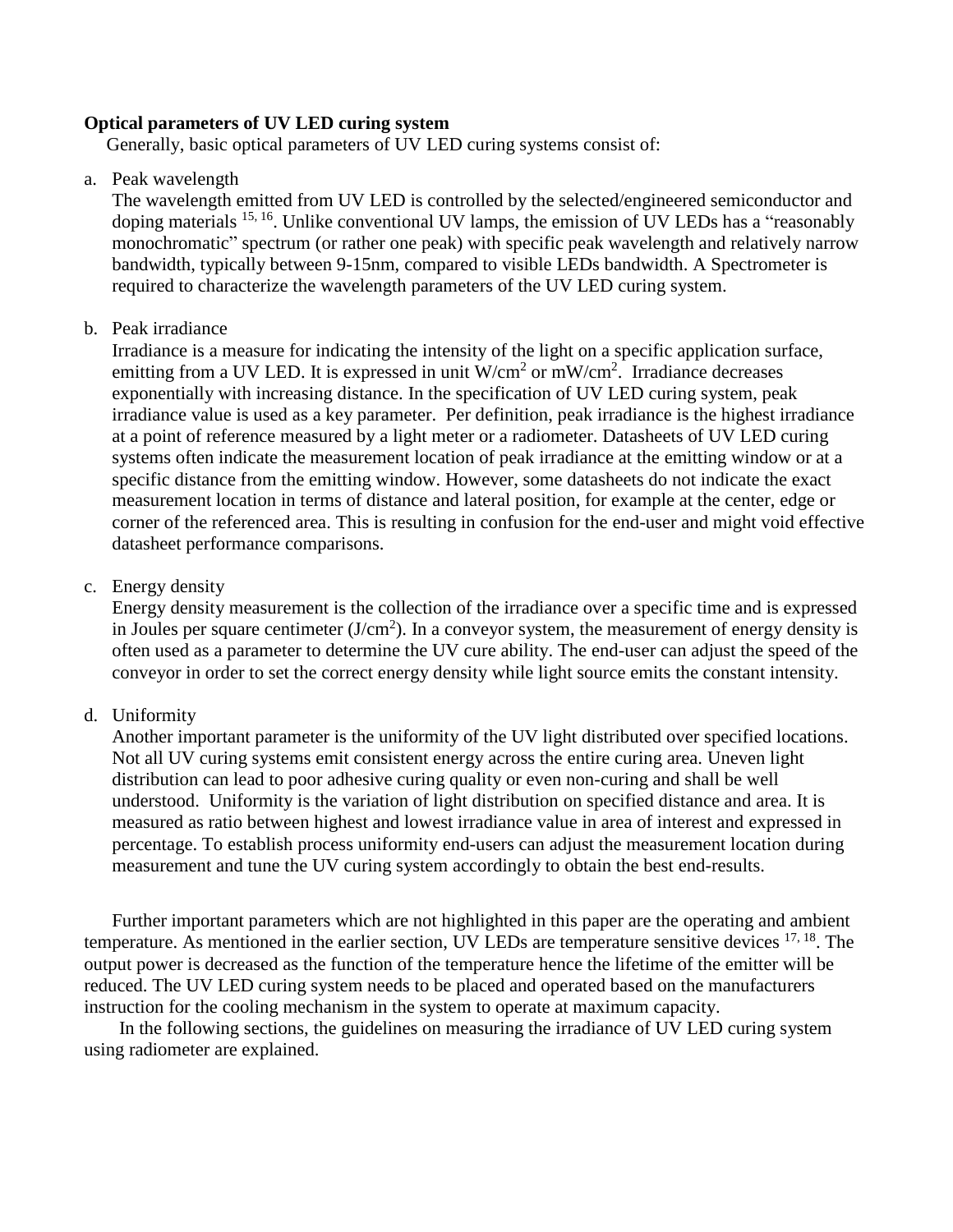## **Radiometer as measuring device**

As already mentioned in the previous chapters, a radiometer is used to measure irradiance values at a given location and distance. It is a very useful device to monitor and ensure a stable UV light curing process. Furthermore, a radiometer can also be used for:

- a. Maintaining a reliable light-curing process Ensure that a UV curing system is providing good irradiance and dosage levels required for successful curing.
- b. Acting as a safety measurement tool during light-curing process Radiometers are sufficiently sensitive to measure the intensity of stray or reflected energy
- c. Measuring transmission rates through substrates Measure the transmission rates of various wavelength ranges through substrates that sometimes absorb various frequencies of energy. To ensure an effective curing process, it is critical to measure the light intensity reaching the cure site below any intervening substrate.

Based on the form factor and application, the radiometers which are available in the market can be classified into hand-held/ end-of wand and disc/ puck type. For manufacturing lines, it is necessary for the design of both types to be compact and easy to operate. Hand-held types of radiometers are suitable for spot and end-of wand curing system configuration. Often, they come with adaptor kits to fit into the light guide or connector of the UV curing system. The puck based radiometer is more suitable for measuring irradiance or energy density in conveyor and flood chamber UV curing system. Fig.4 shows the example of Dymax's UV radiometers.



Fig.4: Radiometer configuration available (a) hand-held type and (b) puck type.

In selecting a suitable radiometer for curing application, several factors need to be considered in order to get accurate and repeatable measurements:

## *The emitter of the UV curing system*

The emitter is the UV light source part in a curing system. It can be designed using conventional UV lamp or UV LED. Typically, the UV emitter consists of light source, additional optics in form of reflector, lens or UV grade optical window, and a thermal system in form of air or liquid cooling mechanism. All light sources emit UV light but in different spectral ranges. The conventional UV lamps have a wide spectral range across UV spectrum and small portion in the visible spectrum, while UV LEDs emit light in the narrow UV spectral range. The end-user should know that different tools might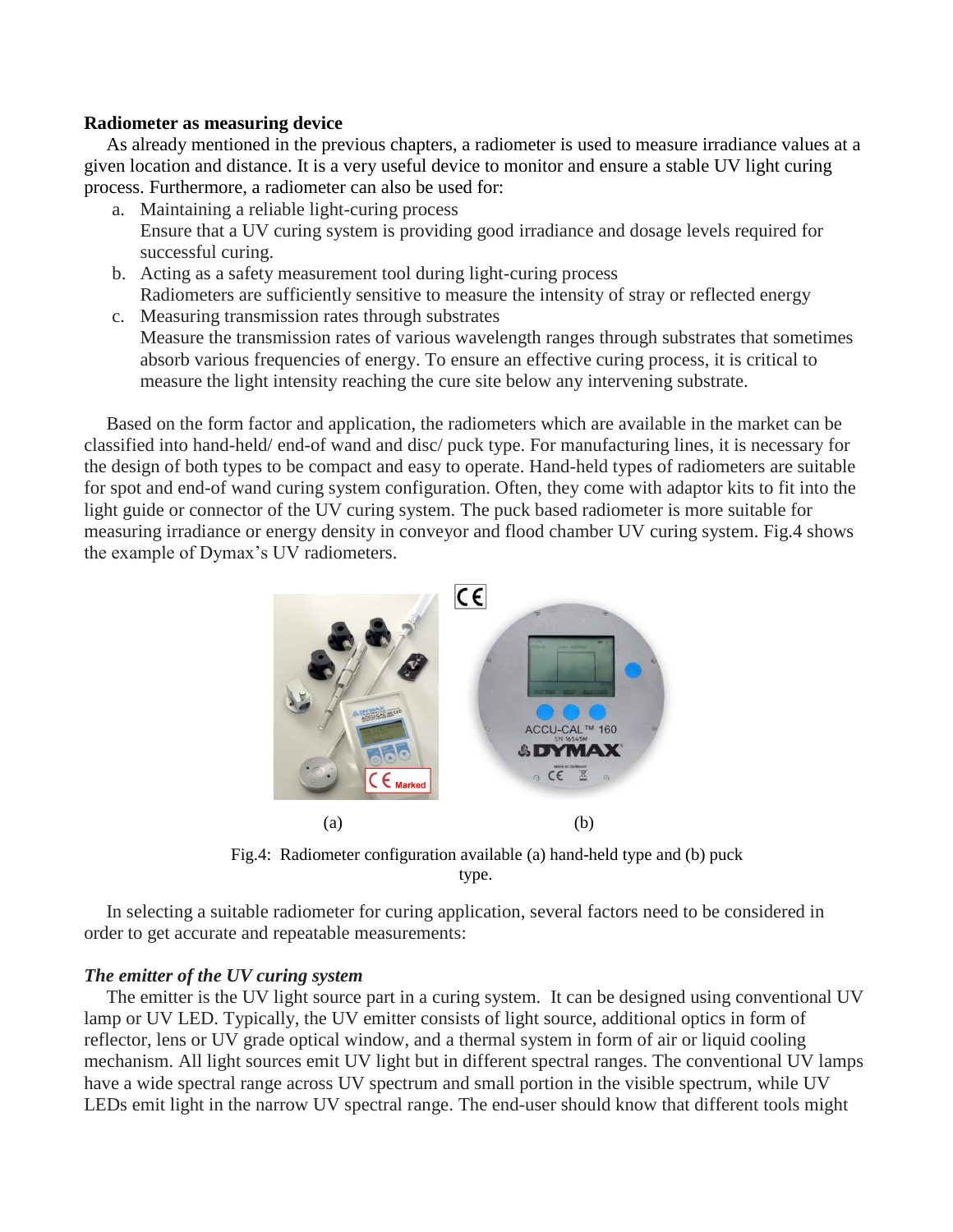need to be used to measure the irradiance or energy of the conventional UV lamp and UV LED. Radiometer for UV broadband lamp can only measure the conventional UV lamp based curing system and cannot be used to measure UV LEDs curing system because they measure one a particular wavelength range. For measuring UV LED system, a specific measurement tool tuned for this use case is recommended.

#### *The responsivity of a radiometer's detector*

The key parameter in selecting a radiometer is to identify the wavelength of the emitter's light source. It is extremely important that the spectrum of the emitter's light source is within the spectral responsivity of radiometer's detector. However, radiometer for conventional UV lamps shall be used to measure the UV LED lamps due to the different range of quantifying the light. While it is desirable that the radiometer's detector has flat top responsivity over UV spectrum, such detector would be very costly and would not be handy, hence it is not usually applied in industrial applications. For application in adhesive curing using UVA light such as metal halide and mercury lamp, the detector used has highest responsivity at 360-365nm because the spectrum of UV metal halide and mercury lamp has higher peak at that range as depicted in Fig.5.



Fig.5: Typical spectral responsivity of Dymax's radiometers and the UV sources spectral intensity: (a). Detector spectrum of ACCU CAL 50 /160 and spectrum of metal halide and mercury lamps. (b). Detector spectrum of ACCU CAL 50L /160L and spectrum of UV LEDs

For UV LED based curing system, it is recommended that the end-users understand at which wavelength the radiometer is calibrated. There are various types of radiometer which can be used to measure irradiance and dosage at single or multiple wavelengths. If the radiometer which its measurement mode is tuned at 385nm is being applied to measure irradiance of the UV LED curing system which has peak wavelength at 365nm, the measurement result will not be reflected as the true value and can only be assumed as relative value. This still can be used for process stability analysis. Simple measurements are performed to find out the difference in irradiance measured between specifically tuned and specifically tuned radiometers. The set-up is constructed in such a way for the measurement to be reliable and repeatable. It is seen from the result in Table 1 at peak wavelength of 365nm that the deviation measured using two radiometers is about 13%.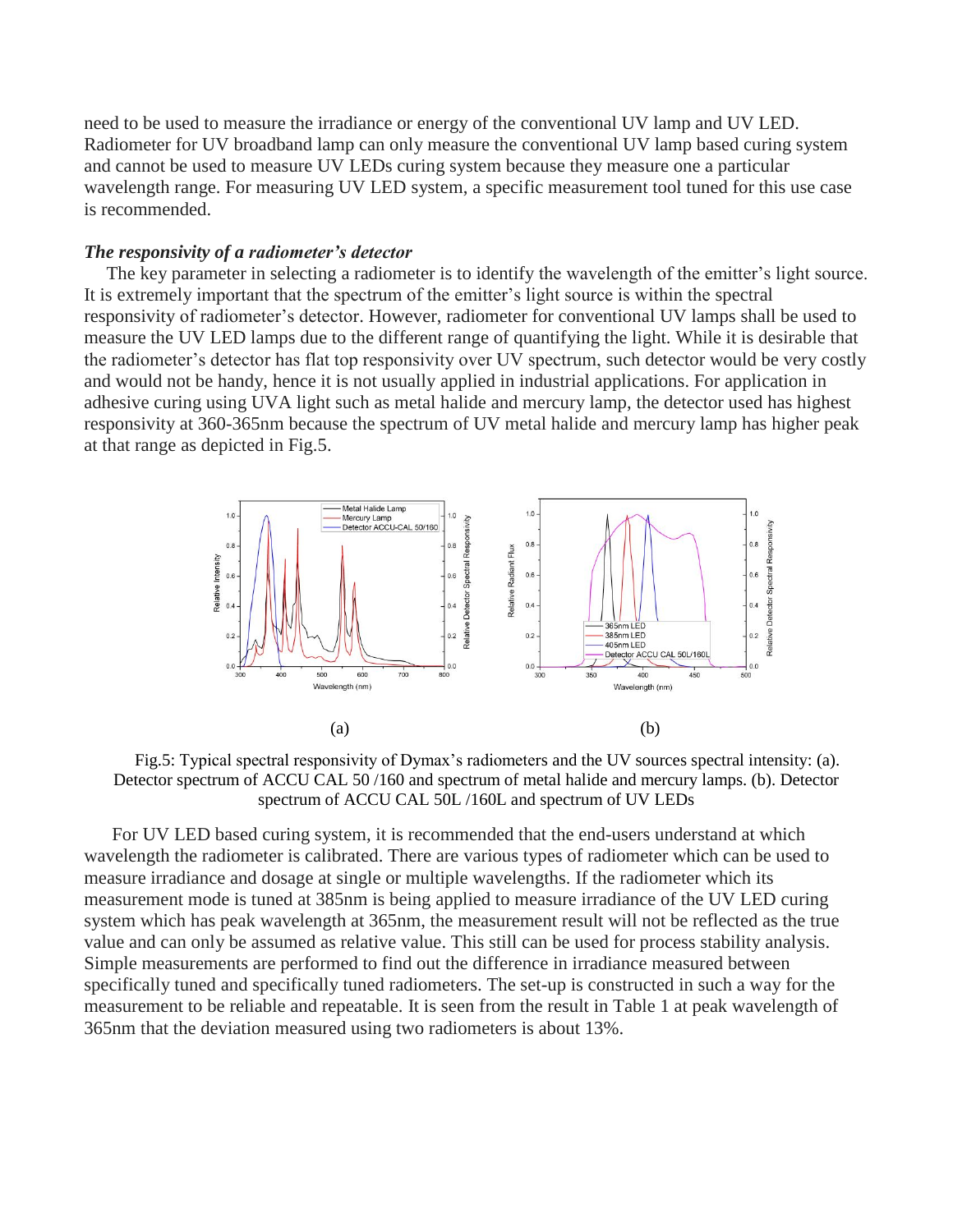| Peak<br>Wavelength<br>of UV LED<br>module | <b>PCB</b><br><b>Temperature</b><br>$(^0C)$ | Irradiance $(W/cm2)$                      |                                             |
|-------------------------------------------|---------------------------------------------|-------------------------------------------|---------------------------------------------|
|                                           |                                             | <b>Sensor A tuned</b><br>at 385 and 405nm | <b>Sensor B tuned at</b><br>365, 385, 405nm |
| 365nm                                     | 27                                          | 0.46                                      | 0.53                                        |
| 385nm                                     | 27                                          | 0.95                                      | 0.96                                        |
| $405$ nm                                  |                                             | 0.89                                      | 0.88                                        |

Table 1: Measurement result of UV LED module using different radiometers. The modules are measured at distance 25mm.

## *Spot and flood UV curing system*

Another important factor to achieve accurate result is the ability of a radiometer to measure spot and flood type UV curing system. The emitter of UV spot curing system is coupled with a light guide or collimated lens resulting in a focused and narrow output beam. The spot type curing system is typically being used to cure small parts with high intensity, thus it provides faster curing time. Unlike the spot curing system, the flood curing system is used to cure a larger part or small parts at the same time. To measure the irradiance of the UV curing system, the end-user should ensure that the emitter and radiometer's detector are in parallel position. Slanted or tilted radiometer sensor will cause inaccurate measurement. To measure the irradiance value of the spot curing system, the radiometer is attached perpendicular onto an adaptor that fits the aperture of the lightguide or connector. The adaptor and connector shall be designed accurately so that the total light is illuminating the entire detector window without loss. It also shall be uniform across such measurement window. Some radiometer's manufacturers provide standard and customized adaptors and connectors or measurement mode specifically designed to measure the light in flood mode or certain spot sizes.

#### *Lateral position and vertical Location during measurement*

At a production line, the radiometer is used to monitor the output light of the UV curing system with the aim of ensuring the UV curing system operates within the curing specification. For that reason, consistent irradiance value is desired. Because the irradiance measured is distance dependent, to achieve repeatable and consistent measurements, the location and the orientation must be equal at each measurement. Furthermore, not all flood systems emit consistent energy laterally, which is resulting in



Fig.6: Example of measurement location of the radiometer at a fixed working distance to determine the uniformity.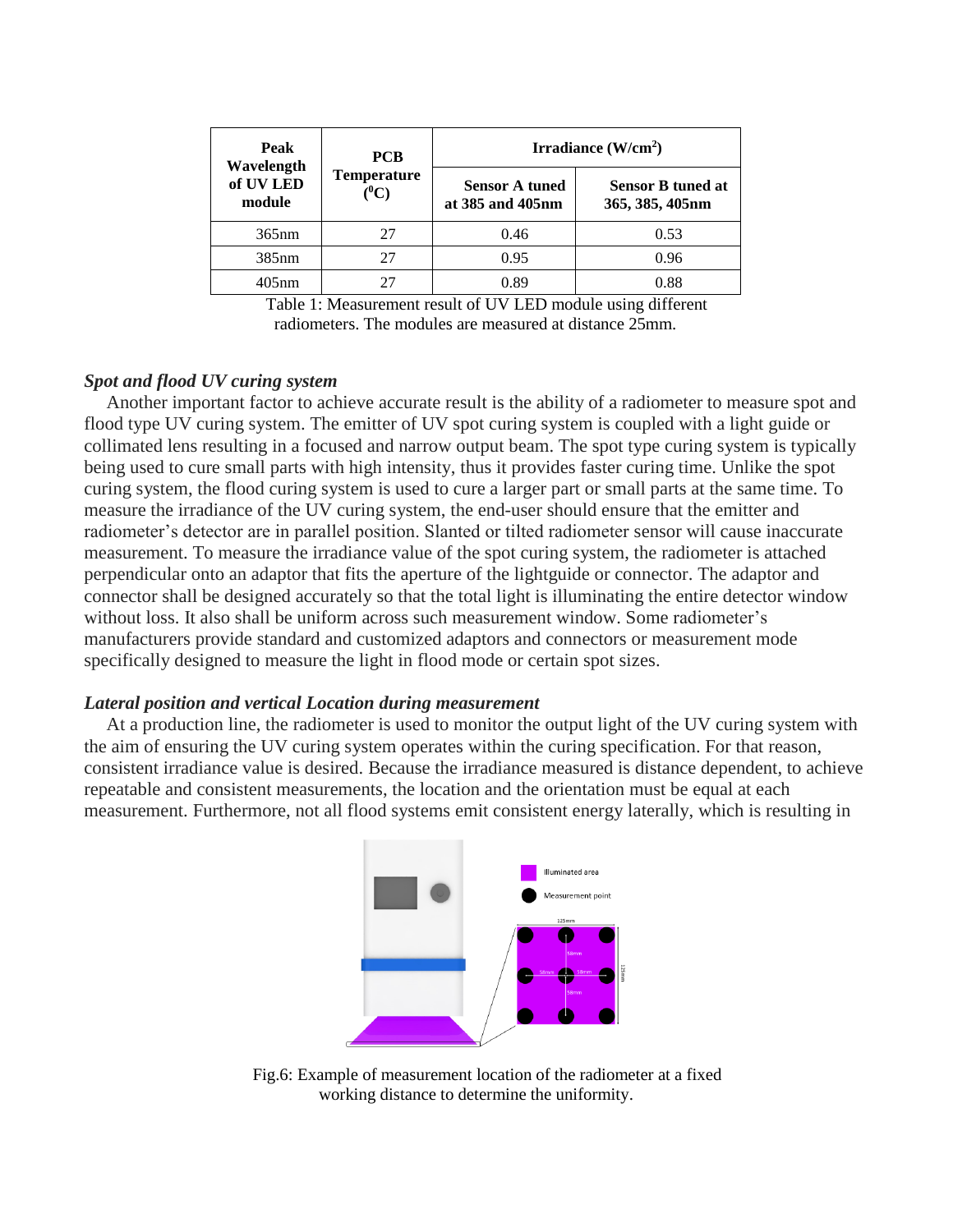different irradiance value across the illuminated area. For this reason, the uniformity must be determined at working distance in order to achieve good and repeatable curing results.

Few measurement points across the illumination area can be taken using the radiometer to map the irradiance uniformity as illustrated in Fig.6. If the irradiance map is constructed, the dimension of an effective curing area can be determined and matched to the curing application.

### *Temperature*

All semiconductor based devices are temperature sensitive. In general, the operating temperature of the radiometer should not be more than  $70^0$ C. If the temperature of the UV curing system is built up with long exposure of UV radiation on the detector, the performance of the detector starts to attenuate  $19, 20$ . Current technologies enable radiometers to perform the irradiance or energy density calculation at the milliseconds interval to avoid the error caused by temperature. Additionally, when the UV emitter turns on, it is recommended to measure its irradiance after the temperature reaches steady state to ensure the reading is consistent and accurate, and ensure that the radiometer has cooled down before performing a next measurement. One of the advantages of using UV LED based curing system is its shorter warm-up time in comparison to the conventional UV curing system.

### *Radiometer calibration and maintenance*

Components of the radiometer will deteriorate over time resulting in the reducing the measurement accuracy, even more so if it is used very frequently. The radiometer is a very delicate system, its optical parts in particular. Slight change or debris in the optical parts can affect the result significantly. Therefore, it is recommended to maintain and calibrate periodically. Maintenance of the radiometer includes keeping the radiometer clean and storing based on its requirements.

Periodic calibration of the radiometer is necessary to maintain the lowest possible uncertainty of error. During calibration, the error of all important parameters of the radiometer is determined. The calibration process is usually performed on a standard artefact, traceable to national standards, and measured under defined environmental conditions. Most calibration laboratories follow the standard set by National Institute of Standard and Technology or NIST. The result and associated measurement uncertainties are recorded on a calibration certificate. The key factor in the calibration process is that it should display an unbroken chain of transfer comparisons originating at a national standards laboratory until the final products of the radiometer  $21$ .

## **Conclusion**

The market share of UV LED based curing systems is expected to continue increasing every year as the technologies become more mature. The inherent advantages of UV LEDs over the conventional UV bulb are not only about the performance but also environmental friendliness and safety. Some end-users may not have proper method yet to measure the output light using a correct radiometer which can lead to false measurement results although the result seems correct or close to the desired value. An appropriate measurement method of UV LED curing system is needed to ensure consistency of the curing result as well as eliminating the risks of using UV light. Furthermore, it is also important to question and evaluate that advertising data in a UV light curing system datasheet that do not list radiometer type, the location that irradiance is measured and means to couple the light to the detector. The presented report can be utilized as a guideline for end-users to accurate and repeatable measurement of UV LED curing system especially measurement using a radiometer.